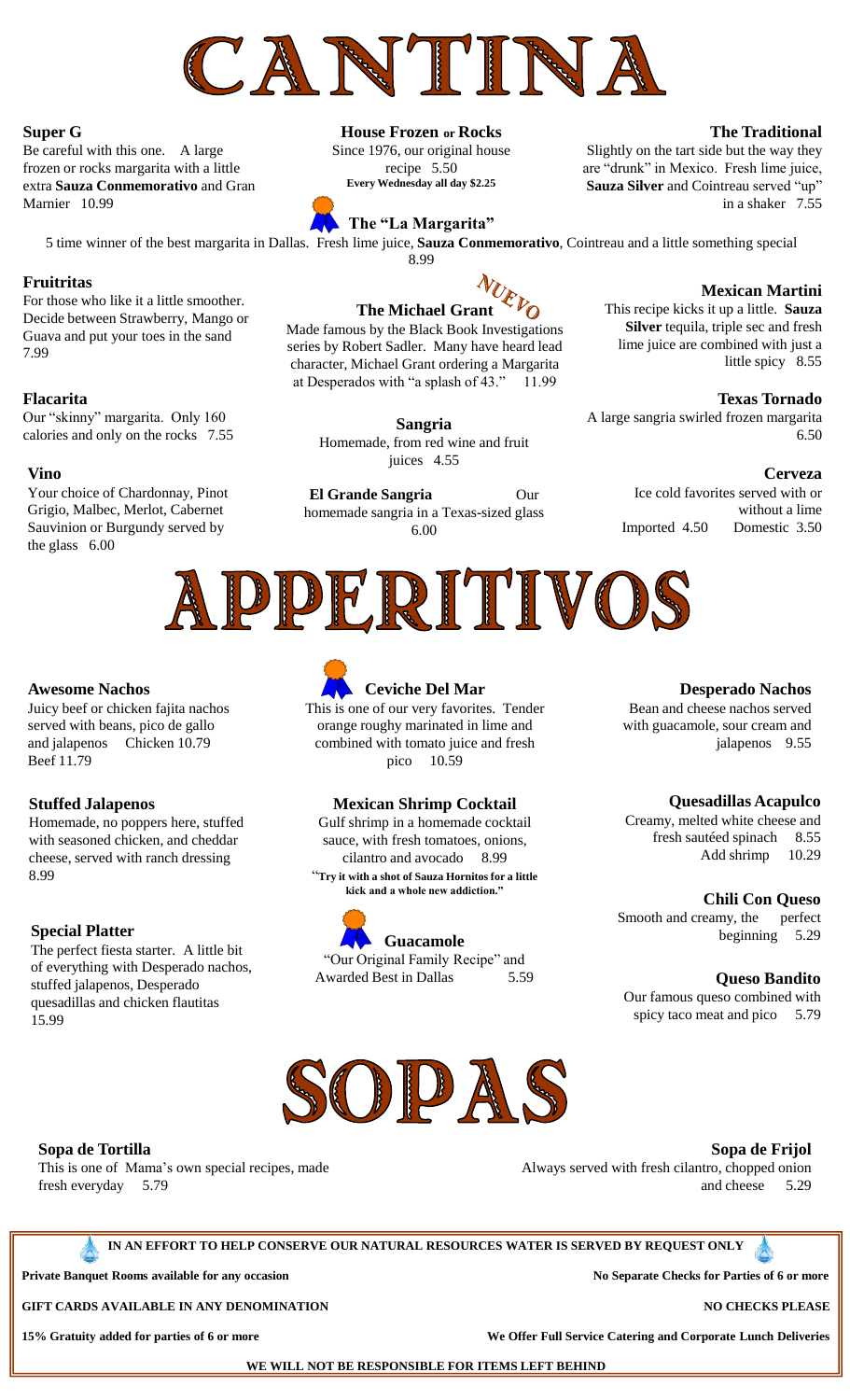

# **Ensalada De Fajita**

A crispy tortilla shell overflowing with fresh greens, tender beef or chicken fajita meat, pico, sour cream and cheese Chicken 9.99 Beef 10.99

# **Pasta Salad**

Tri-colored pasta served chilled with grilled chicken breast and our signature chimichuri sauce 9.29 With gulf shrimp 10.59

## **Ensalada De Sonora**

Crisp romaine, jicama, mandarin orange, avocado, tomato and red onions tossed in a margarita vinaigrette 8.99 With adobo chicken 10.29

# **Pasta Adobado**

Warm rotini sautéed with our spicy marinated chicken adobado, anejo cheese and fresh cilantro 9.29 With gulf shrimp 10.59



Two crispy flour tortilla tacos, gooey melted jack cheese and your choice of beef or chicken fajita meat come together to create this delicious signature. Topped with fresh pico de gallo and an avocado slice these "Juan and only" tacos are the most ordered entrée since 1976

Chicken 9.59 Beef 10.59

"**One of the TOP 10 Best Tacos in Dallas" –About.com "Top 5 Best Tacos" – Dallas Observer Join us every Thursday after 5, when our World Famous Desperados Tacos are only \$7.99!**

# **Desperado Flautas**

Another signature dish. Two flour tortillas filled with seasoned shredded brisket or chicken, rolled and deepfried. Served with fresh guacamole, refried beans and a sour cream ranchero sauce perfect for dipping 8.99

# **Tacos Al Carbon**

Two fresh flour tortillas filled with marinated beef or chicken and served with a pico de gallo salad and Mama's sopa de frijol Chicken 9.29 Beef 10.29 **"Order a side of our famous Chimichuri to take these tacos to another level."**

## **Tacos Albañil**

Our famous "brisket tacos" have finally made it to the menu. Three corn tortillas filled with tender brisket and served with bean soup, rice, tomatillo sauce freshly chopped onion, cilantro and lime 10.29

**NUEVO** Tacos Adobados Three corn tortillas with jack cheese lightly fried and filled with tender breast of chicken marinated in our Adobado sauce and served with pico, bean soup and rice 9.59



Tender and juicy fajitas served sizzling along with our bean soup, award-winning guacamole, cheddar cheese, sour cream, pico de gallo and flour tortillas.

For Two 23.59 **For Two 25.99** For Two 25.99 **For Two 35.99** 

**Chicken Beef Shrimp** For One 12.59 **For One 13.99** For One 17.99

**(Veggie fajitas are also available upon request)**



Combine any of the following "Texican" foods to create you own personalized plato.

| <b>Cheese Enchilada</b> | <b>Beef Enchilada</b> |               | <b>Chicken Enchilada</b> | <b>Puffed Beef Taco</b> |
|-------------------------|-----------------------|---------------|--------------------------|-------------------------|
| <b>Soft Cheese Taco</b> |                       | <b>Tamale</b> | Guacamole Tostada        |                         |

**Any Two 8.99 Any Three 9.99 Any Four 10.99**

**(All Tex-Mex dinners are served traditionally with rice and beans.)**